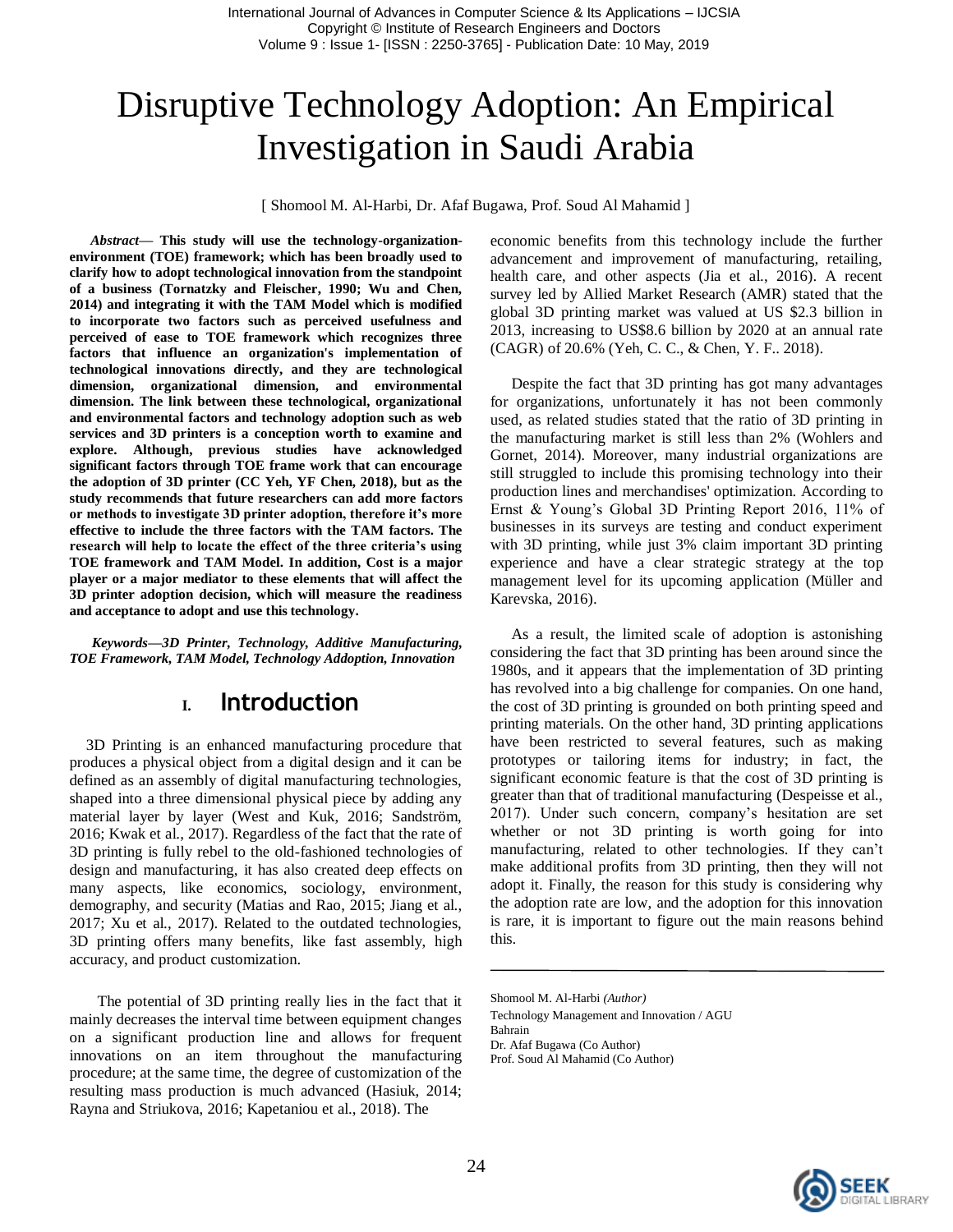# **II. Literature Review**

#### *A. Literature ReviewSummary*

*1)* Table I. has the most important Literature Review that this study was based on by using its limitations and recommendations.

TABLE I. LITERATURE REVIEW

| Author &<br>Year                                                                         | <b>Literature Review</b>                                                          |                                                                                                                                                                                                                                                          |                                                                                                                                                                                                                                                                                                                          |  |
|------------------------------------------------------------------------------------------|-----------------------------------------------------------------------------------|----------------------------------------------------------------------------------------------------------------------------------------------------------------------------------------------------------------------------------------------------------|--------------------------------------------------------------------------------------------------------------------------------------------------------------------------------------------------------------------------------------------------------------------------------------------------------------------------|--|
|                                                                                          | <b>Methods</b>                                                                    | <b>Findings</b>                                                                                                                                                                                                                                          | <b>Limitation/Recom</b><br>mendation                                                                                                                                                                                                                                                                                     |  |
| (Ching-<br>Chiang Yeh,<br>Yi-Fan Chen,<br>2018)                                          | personal<br>(face-to-face)<br>or by<br>telephone)<br>interviews                   | cost and<br>environment are<br>the most<br>important factors<br>for the adoption<br>of 3D printing                                                                                                                                                       | Different<br>methodologies,<br>such as<br>longitudinal<br>studies and in-<br>depth interviews,<br>could also be<br>applied to identify<br>other possible<br>factors<br>influencing the<br>adoption of 3D<br>printing. Future<br>researchers can<br>investigate this<br>issue from the<br>perspective of<br>other factors |  |
| (Fu Jia a, b,<br>Xiaofeng<br>Wang c,<br>Navonil<br>Mustafee a,<br>Liang Hao d,<br>2016). | <b>Business</b><br>Model<br>Innovation                                            | Whoever between<br>retailers and<br>chocolate<br>manufacturer<br>adopts the 3D<br>chocolate printing<br>technology first<br>will gain higher<br>profits than the<br>other.                                                                               | Future studies<br>could design<br>further models<br>based upon these<br>two basic ones in<br>order to capture<br>all the models in<br>the industry                                                                                                                                                                       |  |
| (Elizabeth<br>Matias.<br><b>Bharat Rao</b><br>2015)                                      | Interviews,<br>workshop,<br><b>IDEF0</b><br>functional<br>modelling               | Designer's<br>knowledge is not<br>the only<br>important factor<br>in the adoption of<br>3DP-RDM. To<br>promote radical<br>organizational<br>change                                                                                                       | Data collection<br>was limited to<br>single interviews,<br>almost always<br>with single<br>representatives.<br>Future research<br>would benefit<br>from<br>demonstrating<br>examples of 3DP-<br>RDM with non-<br>vertically<br>integrated models.                                                                        |  |
| (Tunborg, Ida,<br>Svensson,<br>Emma, 2017).                                              | develop a<br>spare parts<br>classification<br>for $3D$<br>printing<br>suitability | The classification<br>illustrates that<br>spare parts with<br>low output in<br>terms of total<br>logistics costs,<br>object size,<br>material<br>requirements,<br>strength<br>requirements and<br>surface finish are<br>most suitable for<br>3D printing | One area that<br>might be of<br>interest to study is<br>what types of<br>costs should be<br>included when<br>comparing<br>conventional<br>manufacturing<br>and 3D printing.                                                                                                                                              |  |

| Author &<br>Year                                              | <b>Literature Review</b>                                  |                                                                                                                                                      |                                                                                                                                                                                                         |
|---------------------------------------------------------------|-----------------------------------------------------------|------------------------------------------------------------------------------------------------------------------------------------------------------|---------------------------------------------------------------------------------------------------------------------------------------------------------------------------------------------------------|
|                                                               | <b>Methods</b>                                            | <b>Findings</b>                                                                                                                                      | <b>Limitation/Recom</b><br>mendation                                                                                                                                                                    |
| (Hämäläinen<br>Mervi, Ojala<br>Arto, 2015)                    | interviews                                                | 3D printing<br>shortens the time<br>needed for<br>conventional<br>product design<br>and production,<br>enhancing the<br>overall<br>production cycle. | Could aim at more<br>in-depth studies,<br>observing and<br>comparing<br>companies that<br>benefit from AM<br>technology, and<br>possible barriers<br>of AM usage.                                       |
| (Lamperti<br>Fabio.<br>Cavedagna<br>Alessandro,<br>2017)      | World Input-<br>Output<br>database<br>(WIOD)<br>framework | A greater 3D<br>printer presence<br>is correlated with<br>a lower level of<br><b>GVC</b><br>participation                                            | Conduct a more<br>comprehensive<br>research on<br>patenting activity<br>around 3D printer,<br>retrieving data<br>also from other<br>patent offices than<br>USPTO.                                       |
| (Alexandru<br>Pîrjan, Dana-<br>Mihaela<br>Petroșanu,<br>2013) | survey<br>research                                        | 3D printing<br>technology's<br>development and<br>spreading will<br>result in creating<br>new professions,<br>jobs and<br>industries                 | Analyze further<br>the main available<br>additive<br>processes, the<br>advantages and<br>limitations of this<br>technology, to<br>compare the most<br>significant<br>existing 3D<br>printing solutions. |

## *B. Factorsinfluencing3Dprinting implementation*

Research on the above mentioned field is just in its infancy. The exploratory research of (Mellor et al., 2014) on factors influencing 3D printing technology implementation revealed the following influences: external force, technological factors, organizational factors, strategic factors, operational factors, and supply chain. Muita, Westerlund, and Rajala (2015) noted that the implementation of quick manufacturing is affected by business issues like business models, industry features, and goods or service transitions, while other research regarded logistics as the least impacted area of this type of manufacturing. Moreover, Attaran (2016) pointed out the main obstacles for 3D printing implementation: technology, cost, and material. The size of produced goods, government regulations, and restrictions on cost also affect 3D printing implementation. On the basis of the technology recognition model, Wang, Sun, Cobb, Lawson, and Sharples (2016) clarified that both direct factors and influential effects influence 3D printing implementation for Chinese customers. In light of related research, 3D printing implementation is inclined to be affected by the outside environment where the professional firms reside. In addition, other research studies have focused on another actual factor – specifically technology itself. Thus, more research should be keen to the starter of the adoption and analysis of business related factors for the issue of 3D printing application.

#### *C. Technological dimension*

Technological dimension delivers internal and external effects of a technology's application in organizations.

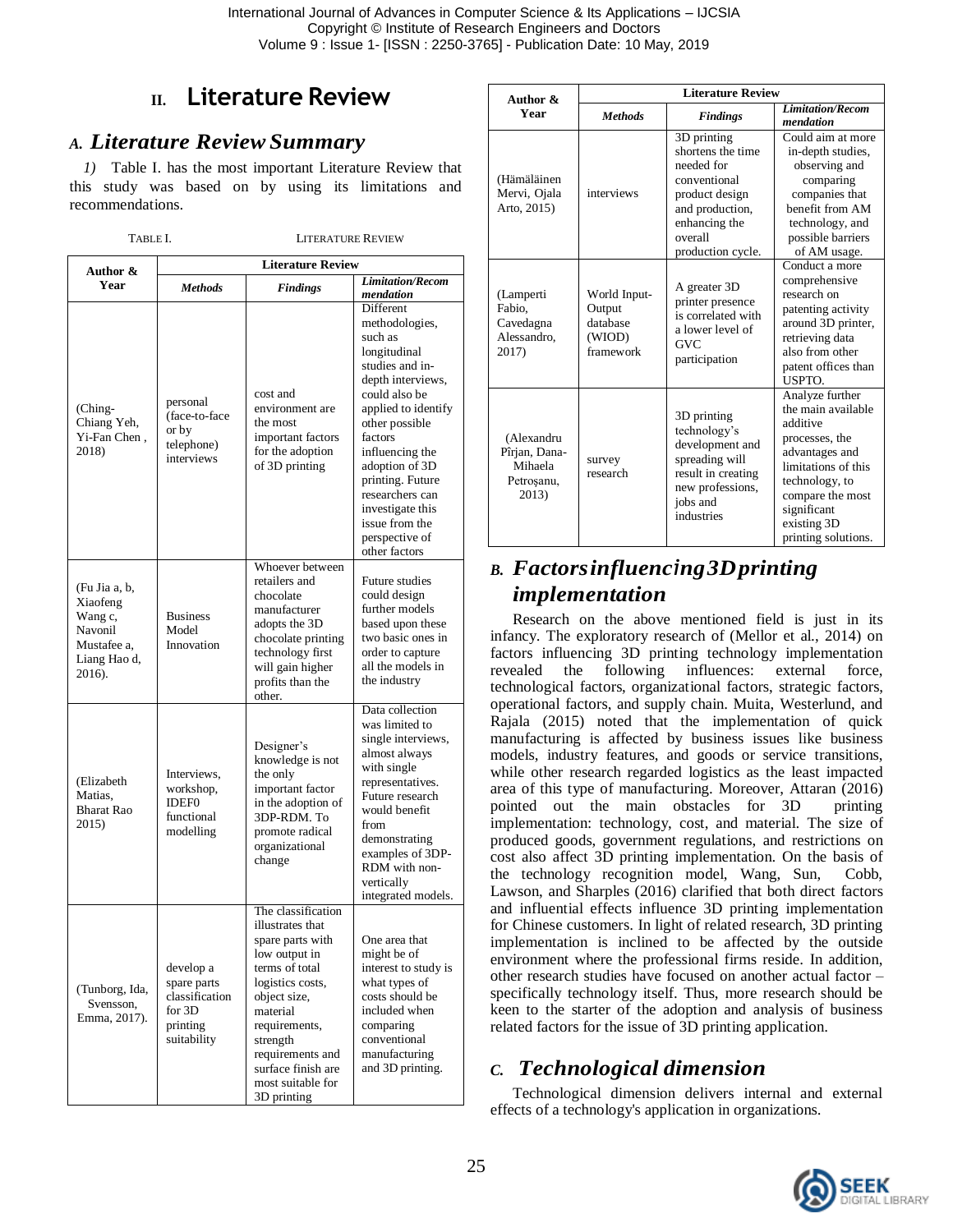Bharadwaj (2000) revealed that information technology, functioning as a type of resource, only enhances competitiveness when it combines with or progresses preexisting resources or techniques. Therefore, in the procedure of technology implementation, technology infrastructure plays an essential role and also influences the eventual usage of 3D technology. 3D printers are able to combine technology perfectly with computer-aided design (CAD) software as well as other digital techniques such as magnetic quality imaging (Berman, 2012; Petrick and Simpson, 2013; Ludwig et al., 2014; Quan et al., 2015). Under this background, firms with a complex technology infrastructure are equipped with enough abilities for implementing 3D technology into their daily operation.

Previous research also noted that technological integration plays a positive function in IT implementation (Lin, 2009; Liu and Sun, 2011). Technological integration refers to the extent of the correlation between a firm's back-end information system and its record (Zhu et al., 2006). Therefore, it's an important to combine 3D printing with information systems that is critical for decision-makers within these business firms (Pearce et al., 2010; Mellor et al., 2014). If 3D printing is successfully related with the information systems of these organizations and with the information systems or lists of their exchange partners, then it can be determined that 3D technology will be cost effective. An organization's qualified advantage is also viewed as another critical element for new technology application and is distinct by investigative the purpose that 3D printing technology plays in reducing operational costs and in increasing relative corporate incomes. In this aspect, some advantages resulting from 3D printing application have been introduced (Petrick & Simpson, 2013; Ford, 2014; Mellor et al., 2014; Thomas, 2015; Despeisse & Ford, 2015). Hence, 3D printer will let organizations to create customized products in any quantities the want, making on demand product on site and it will allow them to do particularly customized designs for any client's requirement.

#### *D. Organizational dimension*

Organizational factors impact a company's purpose to develop new procedures (Hsiao et al., 2009). It talks about the different organizational circumstances, such as organizational readiness, that offers the base of support or barrier from the view of senior managers. Organizational readiness was examined in a previous study regarding technology implementation, occupations to measure whether or not companies are prepared with adequate technical or financial assets (Iacovou et al., 1995). Required technical resources designate a strong technical foundation, while commercial resources expose an organization's assets base available for technology investment by organizations (Sealy, 2011). Under this supply perspective, an establishment's 3D printing implementation can be reflected as a type of operational investment that may effect in the establishment of new manufacturing capabilities and business capacities (Cohen, 2014; Mellor et al., 2014).

Previous research stated that administrative obstacles also play important roles in effective technology implementation

(Lin, 2009; Liu and Sun, 2011). One of the important reasons for 3D technology implementation is present in changing jobs or responsibilities, which bring important modifications in working practice and structure (Mellor et al., 2014). In this case, successfully preventing managerial obstacles is by effectively implementing of 3D printing. This will happen productively with the support from senior managers, and it is viewed as another factor for successful technology adoption (Cooper et al., 1990) and is associated with the considered goals, manufacturing procedure, or Research and ddevelopment approach of a firm (Mellor et al., 2014). Such management support is essential throughout technology implementation, because only under the circumstance of successful coordination across organizational units and combined perseverance of struggles (Chang et al., 2007) can the adoption be completed in positive ways. As a result, top management support is measured as a fundamental factor under this condition. In this aspect, some advantages resulting from 3D printing application have been introduced (Petrick & Simpson, 2013; Ford, 2014; Mellor et al., 2014; Thomas, 2015; Despeisse & Ford, 2015). Hence, 3D printer will let organizations to create customized products in any quantities the want, making on demand product on site and it will allow them to do particularly customized designs for any client's requirement.

#### *E. Environmental dimension*

Environmental factors are categorized into many aspects such as anticipations from market trends, trading partners, and government support, and all these are equally affecting the process of 3D technology implementation. Zhu et al. (2006) point out that it is important to realize the trade-offs in execution of a new manufacturing practice. Inadequate technical resources also experience some major difficulties for 3D printing implementation (Mani et al., 2014; Mellor et al., 2014; Ford, 2014; Quan et al., 2015). Nearly, the features of 3D printing are connected with its comparative immaturity in enhancement, and executives should as an outcome take these features into attention when making a decision on this precise technology adopting. Moreover, the environmental constructions bring an impact parallel with high-tech innovation by the fact that they depend on each other; an example of this influence is the effect of trading partners outside the organization.

Competitive pressure usually refers to definitely affect the factor of technology adoption (Jeyaraj et al., 2006). The influence conveys even stronger power when such adopting adds straight to market competition (Chong et al., 2009; Nelson et al., 2005; Wang et al., 2010; Zhu et al., 2006). Challenged with competitive pressure in the industry, some companies are obligatory to adopt 3D printing (Wang et al., 2010; Conner et al., 2015) in order to improve inventory, supply chain visibility, accurate data assembly, and operational effectiveness (Wang et al., 2010).

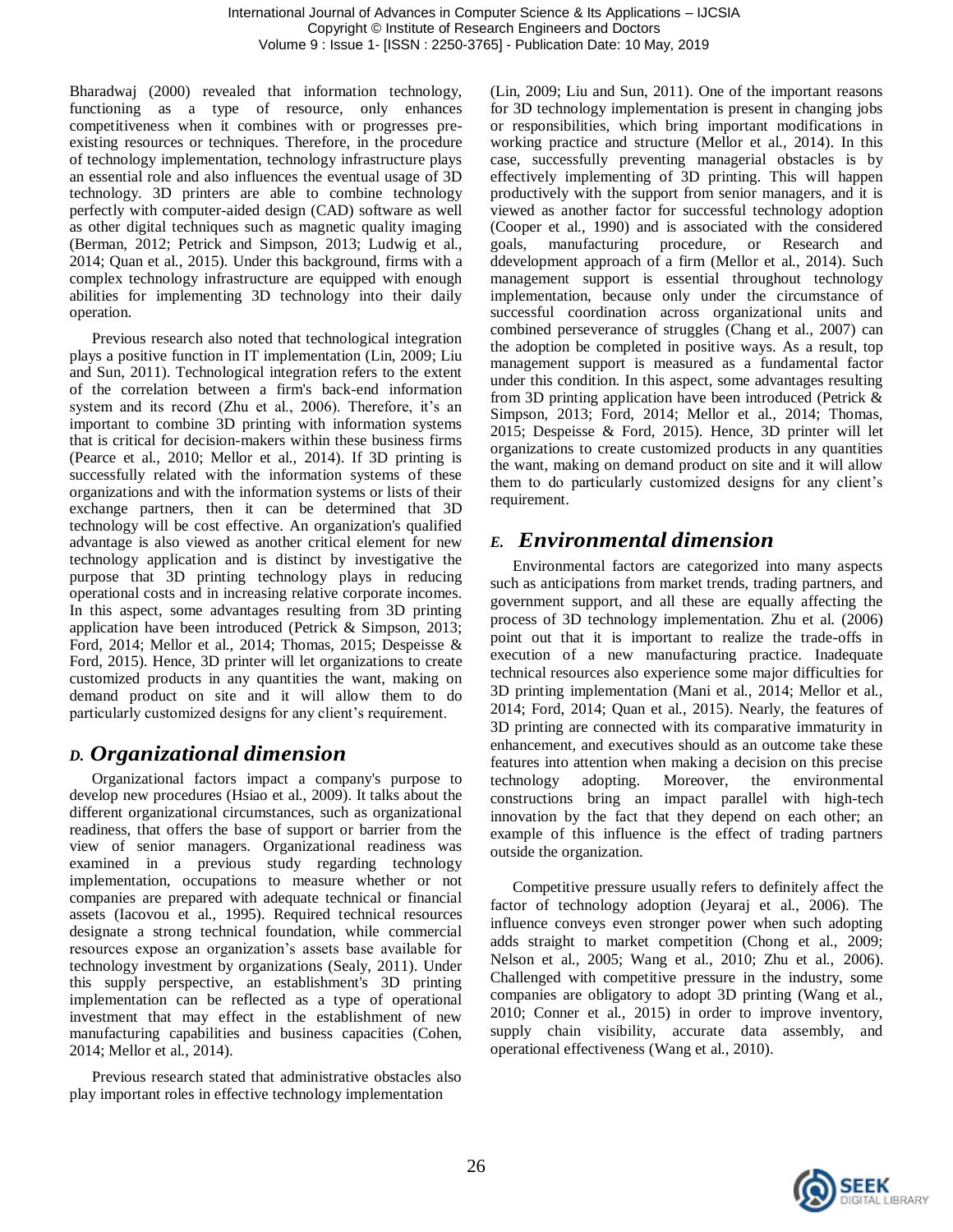International Journal of Advances in Computer Science & Its Applications – IJCSIA Copyright © Institute of Research Engineers and Doctors Volume 9 : Issue 1- [ISSN : 2250-3765] - Publication Date: 10 May, 2019

#### *F. Cost dimension*

Cost is also another crucial aspect for understanding the success of 3D printing. The cost is considered on the basis of different factors, including the fixed cost of printing resources, usage cost, and the cost for technological maintenance of the current arrangement. In addition, 3D printing adopting is associated with various forms of related investment, counting investment into hardware, software, or system integration (Baumers et al., 2016; Heath, 2015; Ruffo et al., 2007; Thomas, 2015; Allen, 2006). Based on the various and wide features of cost, organizations may comprehend a great amount of payments related to this type of development.

As an example and based on the interview with Boyle in (Matias, E., & Rao, B., 2015), Shapeways, is a privately owned 3D printing service, offering customers and companies the opportunity to print or manufacture a product with one of their many 3D printers; they are considered one of the most remarkable companies in the 3D printing industry. Mainly since 46.77% of consumers are not willing to spend more than \$299 on 3D printer, and presently most users 3D printers cost about \$2000. Definitely this is why Shapeways is taking steps to teach customers with programs like "Made with Code", partnerships with companies like Hasbro, and outreach conferences at co-working spaces like the Wix. Until consumer 3D printers are at price that more consumers are prepared to pay, and the software is easier to use, they can operate a 3D printing service. This is a much more cost effective option, and users don't have to worry about the post processing or adjusting the 3D printer, and ever since 3D printing services are the greatest cost effective, Shapeways, and other 3D printing services, have the possible to make things easier with multiple 3D printing applications, including tinkering, personal manufacturing, on demand manufacturing, and small batch construction.

### **III. Methodology**

This study looks to identify the main factors influencing the adopting of the 3D printer from several perspective of an organization. Using a Quantitative analysis, it will help knowing more about the obstacles that any organization faces to adopt new innovations and technology to its process. It is a mathematical and statistical method of studying behavior and predicting outcomes that investors and management use in their decision-making process. Quantitative methods their decision-making process. Quantitative methods emphasize objective measurements and the statistical, mathematical, or numerical analysis of data collected through polls, questionnaires, and surveys, or by manipulating preexisting statistical data using computational techniques. Quantitative research focuses on gathering numerical data and generalizing it across groups of people or to explain a particular phenomenon.

# **IV. Research Model (TOE Framework and TAMModel)**

Previous studies identified the technology-organizationenvironment (TOE) framework as a powerful tool for analyzing the basic factors when employing new technology in a given organization. Under this framework, researchers are interested to choose various organizational, technological, and environmental factors for various technologies, so that the TOE framework can be adopted in wider circumstances (Baker, 2012). On basis of TOE framework, this research establishes and analyzes an implementation model for 3D printing. The process by which a firm adopts and implements technological innovations is influenced by the technological context, the organizational dimension, and the environmental dimension (DePietro, Wiarda, & Fleischer, 1990).

The technology dimension includes the internal and external technologies that are relevant to the firm. Technologies may include both equipment as well as processes. The organizational dimension refers to the characteristics and resources of the company, including the organization's size, degree of centralization, degree of formalization, managerial structure, human resources, amount of slack resources, and linkages among employees. The environmental dimension includes the size and structure of the industry, the firm's competitors, the macroeconomic element, and the regulatory environment (DePietro, Wiarda, & Fleischer, 1990). These three elements present "both constraints and opportunities for technological innovation" (DePietro, Wiarda, & Fleischer, 1990, p. 154). Thus, these three elements influence the way a firm sees the need for, searches for, and adopts new technology.

In addition, more studies recognize the Technology Acceptance Model as the first and primary traditional adoption theory in the field of IT (Awa, Eze, Urieto, & Inyang, 2011; Benbasat & Barki, 2007; Silva, 2007). It delivers base for unveiling the effects of external variables on adoption decisions with its basic claims resting firmly on economic, utilitarian, and attitudinal grounds. Moreover, TAM proposes perceived usefulness (PU) and perceived ease of use (PEOU) as the important determinants of IT adoption. An individual's intention to use an application is explained and predicted by his opinion of the technology's usefulness and its simplicity. The proponents of TAM posit that perceived usefulness is influenced by perceived ease of use and both predict attitudes (Davis, 1993).

Moreover, based on the literature review (Ching-Chiang Yeh, Yi-Fan Chen, 2018) which the researchers recommend that more factors or methods to be added to their TOE framework, we can formalize the research model and build it up with the TOE (Technology, Organization, Environment) framework as well as integrating TAM Model for more in depth results regarding adoption of 3D printer.

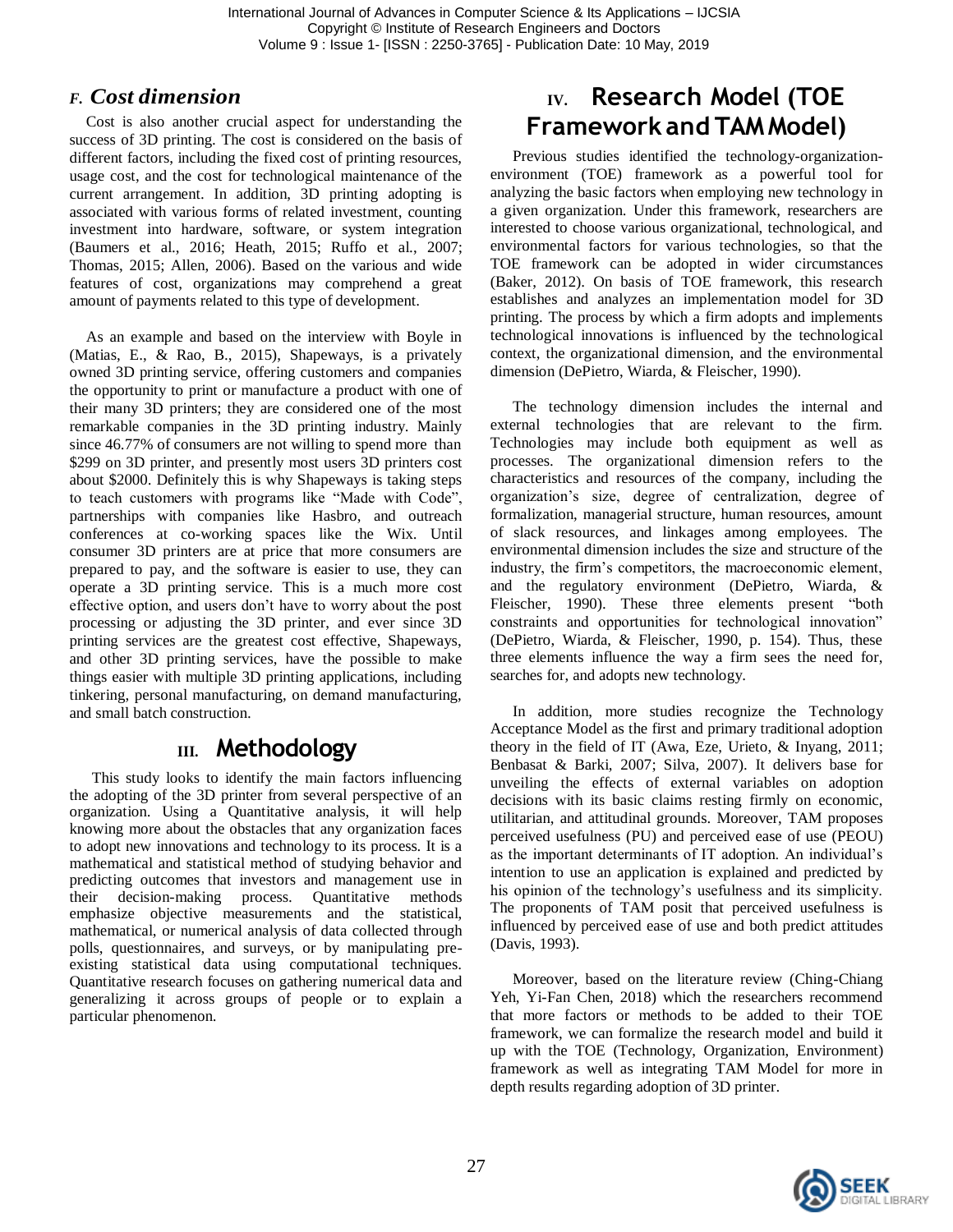## **V. Data Collection**

This study is still under the process of gathering results and information, and with the help from the literature reviews this study will present four dimensions and several criteria's impacts on the adoption of 3D printing. To validate the appropriateness and independence of all criteria will be used; this study will apply the opinions from Dhahran Techno Valley experts in couple of departments to answers the raised questions. As a result, using the TOE framework and TAM Model to build up an additional extents or the adoption of 3D printing, which will help setting up a pair-wise assessment questionnaire as a survey for use. Moreover, by using the Quantitative methodology, this research will concern with testing the hypotheses derived from the TOE framework and TAM Model given and will be able to estimate the size of 3D printer adopting interest in businesses.

#### *Acknowledgment*

This study has been supported by Technology Management and Innovation Program in the Arabian Gulf University.

#### *References*

- [1] Attaran, M. (2016). 3D Printing: Enabling a New Era of Opportunities andChallenges for Manufacturing.
- [2] Awa, H. O., Ojiabo, O. U., & Emecheta, B. C. (2015). Integrating TAM, TPB and TOE frameworks and expanding their characteristic constructs for e-commerce adoption by SMEs. Journal of Science & Technology Policy Management, 6(1), 76-94.
- [3] Baker, J. (2012). The technology–organization–environment framework. In Information systems theory (pp. 231-245). Springer, New York,NY.
- [4] Baumers, M., Dickens, P., Tuck, C., & Hague, R. (2016). The cost of additive manufacturing: machine productivity, economies of scale and technology-push. Technological forecasting and social change, 102, 193- 201.
- [5] Berman, B. (2012). 3-D printing: The new industrial revolution. Business horizons, 55(2), 155-162.
- [6] Benbasat, I., & Barki, H. (2007). Quo vadis TAM?. Journal of the association for information systems, 8(4), 7.
- [7] Bharadwaj, A. S. (2000). A resource-based perspective on information technology capability and firm performance: an empirical investigation. MIS quarterly, 169-196.Y. Yorozu, M. Hirano, K. Oka, and Y. Tagawa, "Electron spectroscopy studies on magneto-optical media and plastic substrate interface," IEEE Transl. J. Magn. Japan, vol. 2, pp. 740–741, August 1987 [Digests 9th Annual Conf. Magnetics Japan, p. 301, 1982].
- [8] Chang, I. C., Hwang, H. G., Hung, M. C., Lin, M. H., & Yen, D. C. (2007). Factors affecting the adoption of electronic signature: Executives' perspective of hospital information department. Decision Support Systems, 44(1), 350-359.
- [9] Cohen, D. L. (2014). Fostering mainstream adoption of industrial 3D printing: Understanding the benefits and promoting organizational readiness. 3D Printing and Additive Manufacturing, 1(2), 62-69.
- [10] Conner, B. P., Manogharan, G. P., & Meyers, K. L. (2015). An assessment of implementation of entry-level 3D printers from the perspective of small businesses. Rapid Prototyping Journal, 21(5), 582- 597.
- [11] Cooper, R. B., & Zmud, R. W. (1990). Information technology implementation research: a technological diffusion approach. Management science, 36(2), 123-139.
- [12] Davis, F. (1993) User acceptance of information technology: System characteristics, user perceptions and behaviour impacts. International Journal of Man-Machine Studies, 38, 475-487.
- [13] Despeisse, M., Baumers, M., Brown, P., Charnley, F., Ford, S. J., Garmulewicz, A., ... & Rowley, J. (2017). Unlocking value for a circular economy through 3D printing: A research agenda. Technological Forecasting and Social Change, 115, 75-84.
- [14] Despeisse, M., & Ford, S. (2015, September). The role of additive manufacturing in improving resource efficiency and sustainability. In IFIP International Conference on Advances in Production Management Systems (pp. 129-136). Springer, Cham.
- [15] Depietro, R., Wiarda, E., & Fleischer, M. (1990). The context for change: Organization, technology and environment. The processes of technological innovation, 199(0), 151-175.
- [16] Ford, S. L. (2014). Additive manufacturing technology: potential implications for US manufacturing competitiveness. J. Int'l Com. & Econ., 6, 40.
- [17] Hämäläinen, M., & Ojala, A. (2015). Additive manufacturing technology: Identifying value potential in additive manufacturing stakeholder groups and business networks.
- [18] Hasiuk, F. J. (2014). Making things geological: 3-D printing in the geosciences. GSA Today, 24(8), 28.
- [19] Hsiao, S. J., Li, Y. C., Chen, Y. L., & Ko, H. C. (2009). Critical factors for the adoption of mobile nursing information systems in Taiwan: the nursing department administrators' perspective. Journal of medical systems, 33(5), 369.
- [20] Heath, P. S. (2015). 3D Printing; Hardware and Software for the Consumer Market. International Journal of Students' Research in Technology & Management, 3(8), 440-444.
- [21] Hinton, T. J., Jallerat, Q., Palchesko, R. N., Park, J. H., Grodzicki, M. S., Shue, H. J., ... & Feinberg, A. W. (2015). Three-dimensional printing of complex biological structures by freeform reversible embedding of suspended hydrogels. Science advances, 1(9), e1500758.
- [22] Iacovou, C. L., Benbasat, I., & Dexter, A. S. (1995). Electronic data interchange and small organizations: Adoption and impact of technology. MIS quarterly, 465-485.
- [23] Jeyaraj, A., Rottman, J. W., & Lacity, M. C. (2006). A review of the predictors, linkages, and biases in IT innovation adoption research. Journal of information technology, 21(1), 1-23.
- [24] Jia, F., Wang, X., Mustafee, N., & Hao, L. (2016). Investigating the feasibility of supply chain-centric business models in 3D chocolate printing: A simulation study. Technological Forecasting and Social Change, 102, 202-213.
- [25] Jiang, R., Kleer, R., & Piller, F. T. (2017). Predicting the future of additive manufacturing: A Delphi study on economic and societal implications of 3D printing for 2030. Technological Forecasting and Social Change, 117, 84-97.
- [26] Kapetaniou, C., Rieple, A., Pilkington, A., Frandsen, T., & Pisano, P. (2017). Building the layers of a new manufacturing taxonomy: How 3D printing is creating a new landscape of production eco-systems and competitive dynamics. Technological Forecasting and SocialChange.
- [27] Kwak, K., Kim, W., & Park, K. (2017). Complementary multiplatform in the growing innovation ecosystem: Evidence from 3D printing technology. Technological Forecasting and Social Change.
- [28] LAMPERTI, F., & CAVEDAGNA, A. (2017). Additive manufacturing: determinants of adoption and effects on global value chain participation. A country-level analysis.
- [29] Lin, L. C. (2009). An integrated framework for the development of radio frequency identification technology in the logistics and supply chain management. Computers & Industrial Engineering, 57(3), 832-842.
- [30] Liu, X., & Sun, Y. (2011). Information Flow Management of Vendor-Managed Inventory System in Automobile Parts Inbound Logistics Based on Internet of Things. JSW, 6(7), 1374-1380.
- [31] Ludwig, T., Stickel, O., Boden, A., & Pipek, V. (2014, June). Towards sociable technologies: an empirical study on designing appropriation infrastructures for 3D printing. In Proceedings of the 2014 conference on Designing interactive systems (pp. 835-844). ACM.